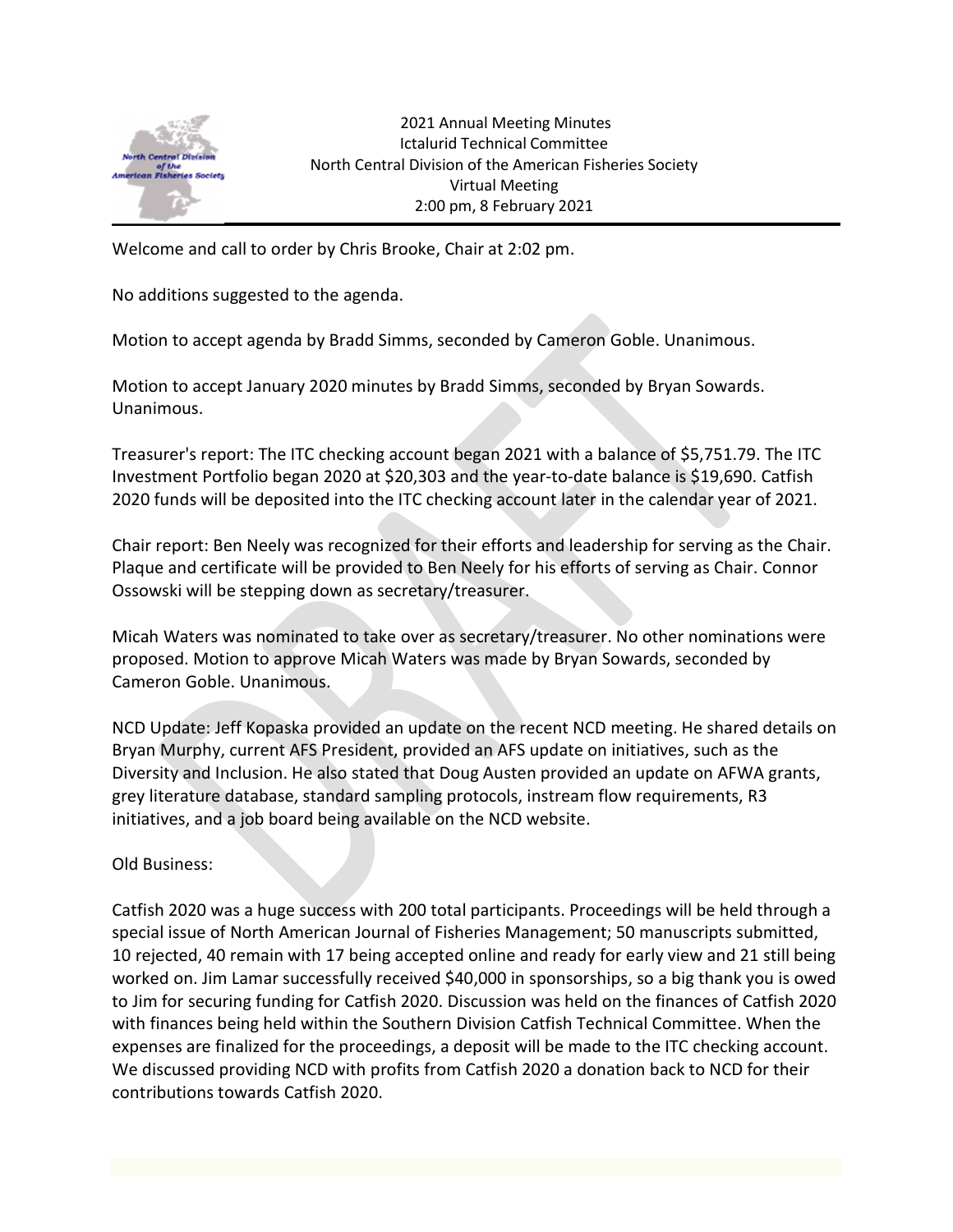## State Report Summaries

Dakotas – Cameron Goble reporting

- South Dakota Game, Fish and Parks (GFP) staff attended the Scotland Days Catfish Tournament for the fourth consecutive year to collect information from angler-caught fish. Catfish studies in the lower James River continue.
- Pierre GFP captured Channel Catfish in the Missouri River and Bad Rivers and stocked them in area waters in June 2020. Objectives were to evaluate whether or not stocking of Channel Catfish would have an impact on populations of abundant, small Black Bullheads and to provide community fishing opportunity.
- North Dakota continues to utilize channel catfish to stock various lakes around the state.
- North Dakota plans to survey the Red River were postponed until 2020 due to Covid-19 restrictions.
- Both Dakotas were impacted by Covid-19 restrictions.

Illinois – Nathan Lederman reporting

- Illinois Department of Natural Resources have continued to evaluate impacts of newly implemented catfish regulations on the Fox River.
- Catfish in the Upper Mississippi River have been assessed using population demographics, genetic structure and large scale movement patterns via otolith microchemistry in the Upper Mississippi River and La Grange pool of the Illinois River.
- Artificial nesting structures were placed within a section of the Rock River in 2015 and a telemetry project was started. 225 Flathead Catfish were tagged in October and plan to tag about 40 more in the spring. The radio telemetry project is being funded from the Illinois Department of Natural Resources.
- Commercial Fishing was summarized for ictalurids in the Mississippi, Illinois, Kaskaskia, Wabash, Ohio, Sangamon, Embarrass, Big Muddy and Little Wabash River watersheds. Nearly 600,000 pounds of Ictalurids were harvested during 2019 in Illinois.
- Illinois has a hatchery system consisting of 3 facilities dedicated to enhancing fish populations in Illinois waters. 82,898 Blue Catfish and 775,580 Channel Catfish were stocked in 8 lakes throughout 8 Illinois counties during May and October.

Indiana –Craig Jansen reporting

- Catfish survey was conducted on the Wabash River with effort consisting of 160 overnight hoop net lifts (20 per site) and 8 hours of electrofishing (1 hour per site; split between low and high pulse DC) across 8 sites. In total, 557 catfish were collected, including 256 Flathead Catfish, 261 Channel Catfish, and 40 Blue Catfish.
- Assisted KDFWR with sampling J.T. Myers Pool of the Ohio River with trotlines.
- 75,000 catchable size (8-12") channel catfish were stocked at 147 locations around the state. Many urban parks are stocked multiple times throughout the summer months.
- A statewide catfish strategic plan is currently being written. This plan summarizes all previous management history, current status information, and will provide guidance for future catfish management in the state.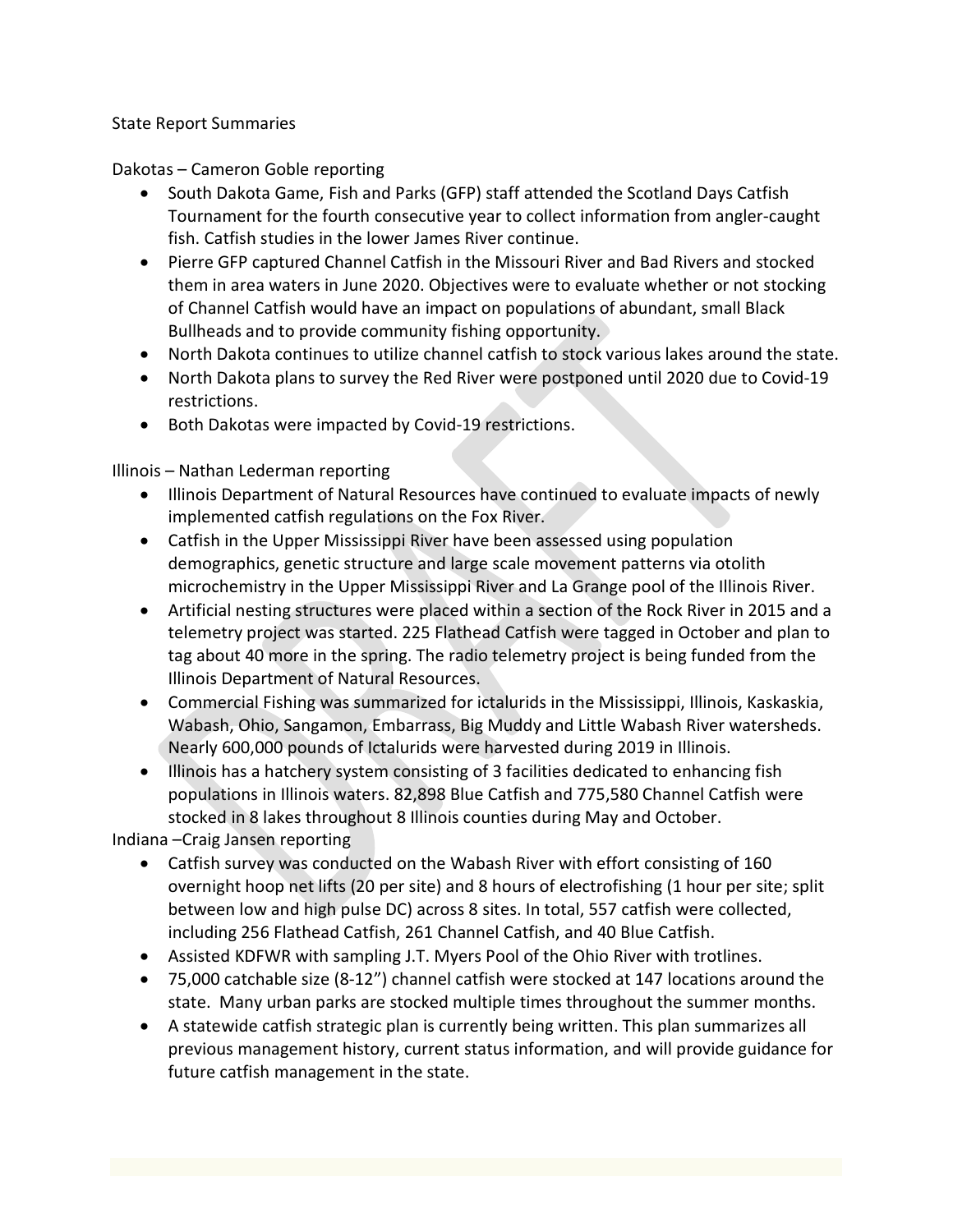Biologists are working with catfish tournament organizers to gather available historic catfish tournament data from around the state. Plans to collaborate with them more in the future and develop a standardized tournament reporting form that organizers to submit to the Division to better track tournament trends and catch rates throughout time.

## Iowa – Tyler Stubbs reporting

- Flathead catfish were collected from Lake Red Rock and Rathbun Lake to better understand lentic populations of flathead catfish and to inform future management decisions.
- Three-Mile Lake was renovated in 2016 due to declining water quality and sportfish community. Catfish anglers in Iowa have expressed interest in having a Blue Catfish fishery somewhere in Iowa. The Mount Ayr Fish Hatchery stocked 35,390 Blue Catfish fingerlings and advanced fingerlings in Three-Mile Lake from 2016-2019. In 2020, the Mount Ayr Fish Hatchery stocked 18,432 advanced fingerling Blue Catfish. In 2020, Mount Ayr Fisheries staff caught four Blue Catfish ranging from 23-26 inches during a spring gillnetting survey. 7,900 advanced fingerling Blue Catfish were stocked in Lake Icaria in 2020.
- A total of 94,574 8-inch Channel Catfish were produced at Rathbun Fish Hatchery for stocking into public lakes, urban ponds, and reservoirs of Iowa.
- In 2020, the Iowa DNR started coordinating an effort to develop a statewide catfish management plan for Channel Catfish, Flathead Catfish, and Blue Catfish based on management, production, and research history. The plan is separated into various sections of natural lakes, interior rivers and streams, large rivers, large reservoirs, small impoundments, and urban ponds Staff from around the state are working on developing a plan that can be used in the future to better manage catfish in the state. A first full draft is expected by the end of 2021.

Kansas – Bryan Sowards reporting

- A rise in catfish tournaments led to a livewell stress evaluation study, due to no regulations pertaining to tournaments and how Blue Catfish are handled. A survey was sent to avid tournament anglers to gather information on average livewell dimension and type of accessories used to help guide the livewell trials in 2021. This information will be used to guide KDWPT in implementing regulations to ensure Blue Catfish survival during tournaments.
- Floatlines have been used in recent years as a supplemental gear to sample Blue Catfish in Kansas. Different bait types were evaluated and common carp side pieces caught significantly more fish than any cut of shad and retention was much higher. There was no difference in mean length of fish caught using any of the different baits. Hook size will be evaluated to evaluate eye wounds and fresh vs. frozen bait to determine if there are any differences in catch rates.
- El Dorado Reservoir Blue Catfish were evaluated through mark-recapture analyses.
- Transmitters were implanted in 11 Blue Catfish at Glen Elder Reservoir to evaluate spawning habits in 2020. An additional 10-15 fish will have transmitters implanted in 2021.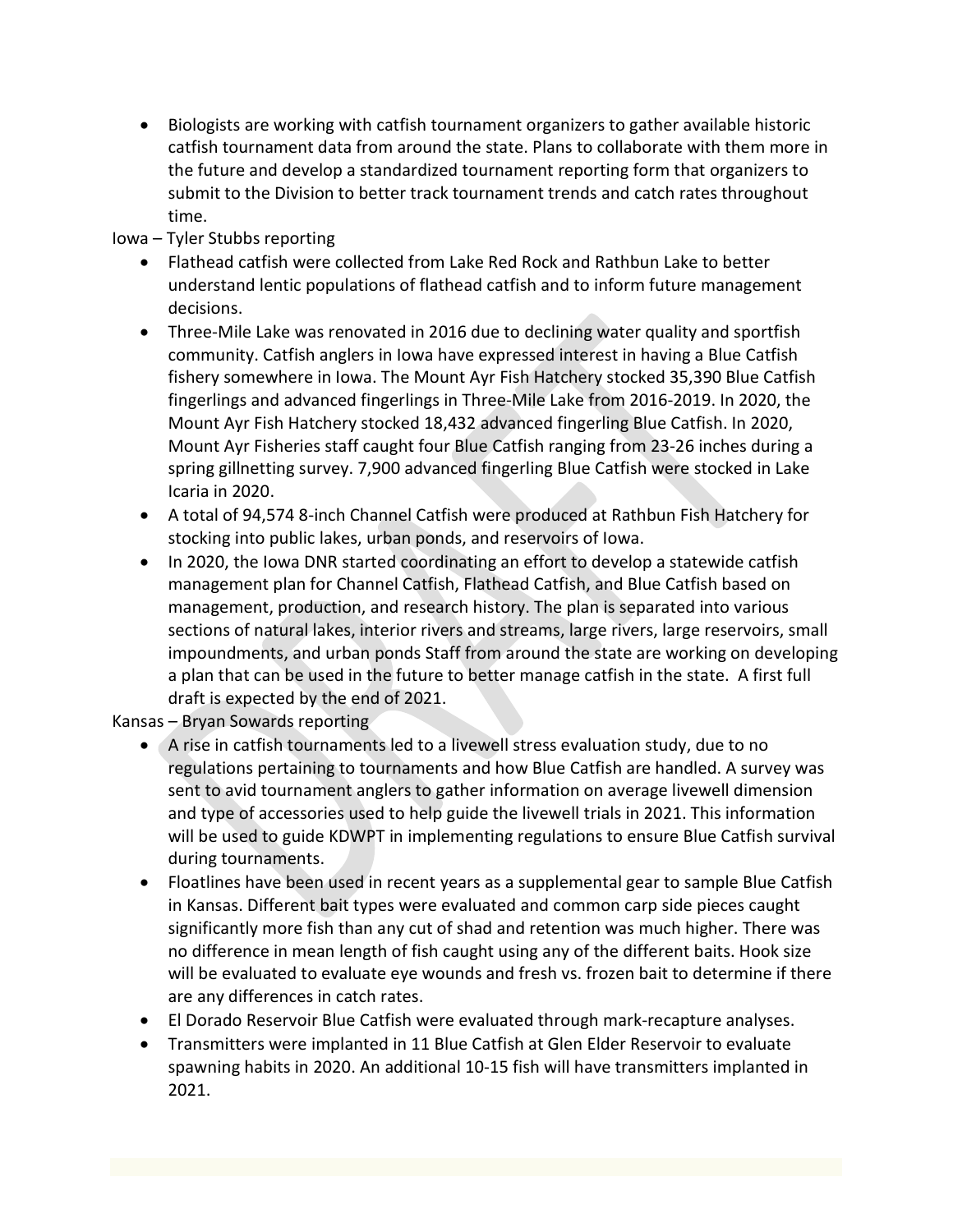Blue Catfish age to maturity has been estimated throughout their range at 3 to 7 or more years, depending on growth, latitude, and other factors. Blue Catfish in Kansas reservoirs were initially stocked from 1990 to 2016 and, therefore, mature individuals should be common. Natural recruitment has been documented in 12 of 21 impoundments (57%). The number of years from first stocking to detection of natural recruitment range from 3 to 14 years with a mean of  $10 \pm 2.4$  years. Age to maturity has not been estimated for these populations but it is likely that natural recruitment isn't being realized as soon as maturity is being reached. Blue Catfish have typically been stocked at low rates (1-2 per acre per year) although some recent stockings have been denser. It is likely that low stocking rates and low densities have delayed recruitment in most Kansas reservoirs. However, future research should attempt to determine recruitment bottlenecks of Blue Catfish.

Michigan - Jay Wesley submitted report via email

Covid-19 restricted Michigan DNR sampling and stocking efforts.

- Minnesota –Tony Sindt reporting
	- Four Minnesota DNR staff attended the 3<sup>rd</sup> Internation Catfish Symposium.
	- Minnesota DNR staff continue to monitor movement patterns of Flathead Catfish implanted with acoustic transmitters in the Mississippi River, St. Croix River, and Minnesota River.
	- Minnesota DNR Catfish Technical Committee is developing a synopsis of catfish fisheries and catfish management in Minnesota.
	- The possession limit for catfish (Flathead Catfish and Channel Catfish combined) on the border water portion of the Mississippi River was changed from 10 (of any size) to 10 with only 1 over 30 inches.
	- Red River of the North population and creel surveys have been deferred to the summer of 2022, due to the Covid-19 pandemic.

Missouri – Chris Brooke reporting

- Vital rates (i.e., exploitation, size structure, age and growth, total annual mortality) were assessed to evaluate the current harvest regulations for Blue Catfish and Flathead Catfish in the Missouri and Mississippi Rivers.
- Missouri Department of Conservation warm-water hatcheries produced 221,231 Channel Catfish (8-12") and stocked in over 300 public lakes.
- Documented commercial fish harvest for 2019 and summarized harvest trends since 1945. Blue catfish accounted for the largest proportion (70%) of the total catfish harvest and increased from 75,083 lbs. in 2018 to 104,951 lbs. in 2019. Flathead catfish accounted for 25% of the total catfish harvest, increasing from 19,638 lbs. in 2018 (the lowest recorded harvest since 1966) to 37,102 lbs. in 2019. Channel catfish accounted for 5% of the total catfish harvest, increasing from 4,791 lbs. in 2018 (the lowest harvest ever recorded) to 7,456 lbs. in 2019.
- Ford et al determined electrofishing response thresholds of Blue Catfish and Flathead Catfish. A detailed summary of final recommendations can be found in Thomas (2020).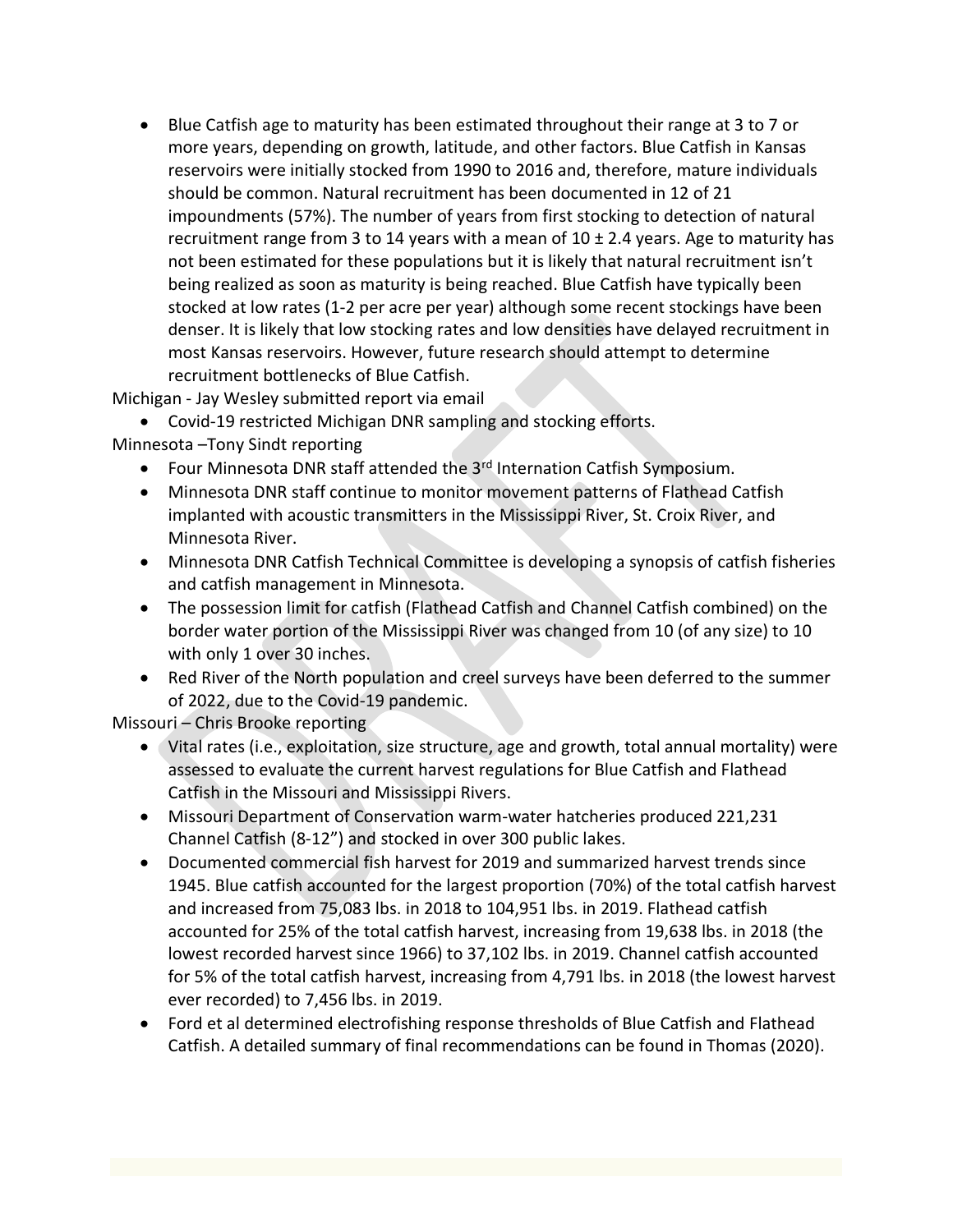- Flathead Catfish populations will be assessed in several of Missouri's large reservoirs and small impoundments. Initial pilot sampling was conducted in 2020 with spring, summer, and fall sampling to continue through 2023.
- MDC recently completed a seven-year assessment of blue catfish and flathead catfish in Mark Twain Lake. MDC planned two open houses at Mark Twain Lake, but Covid-19 restrictions caused these events to cancel. Comments and surveys were collected online and by mail. A 26-inch minimum length limit was recommended, due to providing the best combination of increasing the number of large catfish while limiting a reduction in yield.
- Paul Michaletz recently retired from MDC and his contributions to fisheries research and management was recognized.
- Diets were analyzed of Blue Catfish and Channel Catfish during different seasons in the Lower Missouri River.

## Nebraska – Tony Barada reporting

- Pawnee Reservoir was stocked with Blue Catfish the fall of 2015 and evaluation continued in 2020. Relative abundance of Blue Catfish had steadily increased from 2016- 2019, but dropped off sharply during 2020, which was likely due to fish moving to different habitats within the reservoir rather than mortality. Growth is fast and comparable to more southern populations.
- UNL study on the Kansas River in Kansas investigating Blue Catfish recently finished.
- A Denil fishway was completed in 2015 on the Cedar River. Plans to continue monitoring fish passage through the fishway and assess both populations upstream and downstream of Spalding Dam, once it becomes operational again.

Ohio – Ethan Simmons reporting

- Assessed importance of single-versus chase-boat configurations when developing a lowfrequency electrofishing standard population assessment for Blue Catfish and Flathead Catfish.
- Evaluated the performance of tandem hoop nets as a gear to sample Channel Catfish populations in Ohio reservoirs. Summary of significant results was slow growth if CPUE was greater than 50 fish per net set, reservoirs less than 102 hectares favor slow growth, fastest growth in largest reservoirs at low densities, unable to explain variation in Channel Catfish density among reservoirs, fast growth favors high PSD, tandem baited hoop net method CPUE indexes Channel Catfish density in reservoirs, Channel Catfish less than 300 mm had lowest catchability, peak catchability is at 450 mm total length often at age seven or older, and low total annual mortality in all study reservoirs.
- Channel Catfish population characteristics were evaluated in Ohio Reservoirs.
- Otolith aging precision of Channel Catfish was investigated. Management recommendations were implied due to this investigation.
- Channel Catfish sampling assessment and stocking evaluation by Becher et all came to the consensus that Largemouth Bass may not have as great of influence on survival as once thought, especially when alternative prey is abundant.
- Otolith microchemistry was utilized to quantify contributions of stocked Channel Catfish in reservoir populations.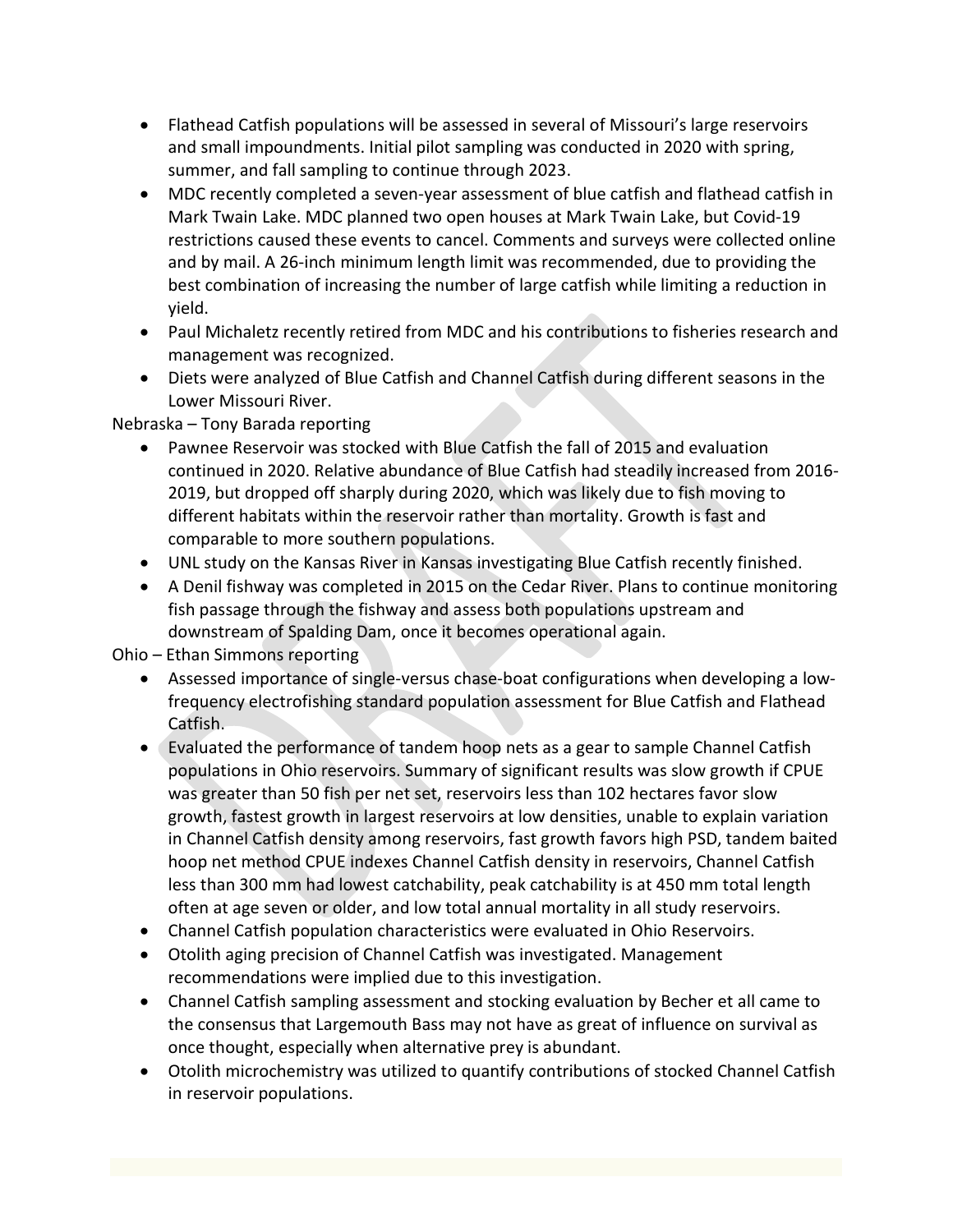- Ohio Division of Wildlife began stocking blue catfish in 2011 in Hoover Reservoir. Hoover was successful and has expanded to four reservoirs in recent years. Inventory of fish hatchery blue catfish was collected in 2020 with around 85 pounds of eggs collected that produced 200,000 advanced yearlings as well as surplus fry.
- Blue catfish began stocking Hoover Reservoir (2,900 acres) in 2011 and is a water supply for the city of Columbus. Fishery is doing very well with the average size fish from 2019 survey around 18.5 inches with a range of 5.5-31 inches. Covid restrictions caused sampling to be delayed in 2020.

Wisconsin –Brad Simms reporting

- Wisconsin's catfish species team submitted the first catfish species regulation toolbox for approval by their Fisheries Management Policy Team. The toolbox contains reference regulations for biologist when proposing a new regulation or change in existing regulation. The toolbox contains 4 categories (Consumptive, Quality, Memorable, and Trophy/Biomanipulation) with separate regulations for channel catfish and flathead catfish. Bullhead species have two categories (Consumptive and Quality).
- Wisconsin doesn't have a propagation system for catfish, instead they utilize fish farm purchases or in-state field transfers.
- COVID-19 brought many restrictions to sampling protocol in 2020, however large river catfish sampling continued. Fisheries staff completed 9 hoop net surveys and 1 low pulse electrofishing survey on 9 river systems located throughout the state.
- Work continues throughout the Winnebago system evaluating the effects of a flathead catfish regulation change that went into effect in 2009.

New Business: Kris Bodine, Chair for the SDAFS Catfish Committee, joined the call. He suggested to a format for ITC to think about is having a "Hot Topic" format to discuss for multiple meetings in a year. Some of the hot topics that have been discussed in the SDAFS Catfish Committee have been trophy regulations with Bill Dance's influence on implementing these regulations. He emphasized using creel data across states to push for protection of faster growing, younger year classes with an emphasis on creel limits.

Discussed the donation of \$5,000 back to NCD, once Catfish 2020 profits are generated and exceeds \$5,000. Motion to approve this donation with the exception of profits exceeding \$5,000 was Bryan Sowards. Seconded by Tony Sindt. Unanimous.

Scholarships for students and young professionals were discussed for ITC funds to be utilized for this effort. A subcommittee will be formed by Chris Brooke and volunteers are welcomed. Rebecca Krogman emphasized importance of having clear objectives of this effort to be finalized before implementation.

Motion to adjourn at 4:32 by Chris Brooke, seconded by Cameron Goble. Unanimous.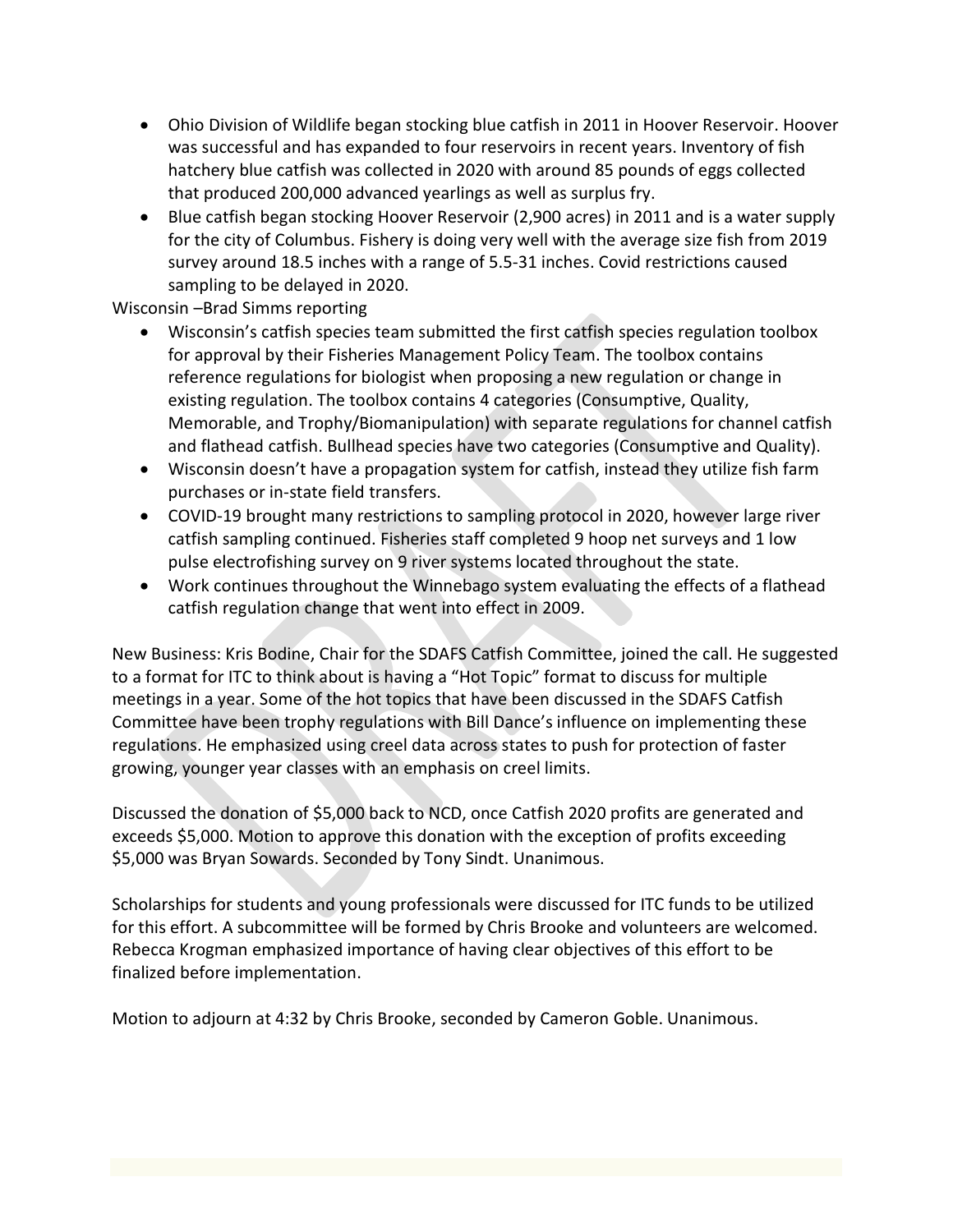|                     | NCD Ictalurid Technical Committee State Chapter Representatives |                               |  |
|---------------------|-----------------------------------------------------------------|-------------------------------|--|
| Chapter             | Name                                                            | Email                         |  |
| Dakota              | Dave Lucchesi                                                   | dave.lucchesi@state.sd.us     |  |
| Illinois            | Jeremy Tiemann                                                  | jtiemann@illinois.edu         |  |
| Indiana             | Craig Jansen                                                    | cjansen1@dnr.in.gov           |  |
| lowa                | Dan Kirby                                                       | daniel.kirby@dnr.iowa.gov     |  |
| Kansas              | <b>Ben Neely</b>                                                | ben.neely@ks.gov              |  |
| Michigan            | Jay Wesley                                                      | wesleyj@michigan.gov          |  |
| Minnesota           | Steve Shroyer                                                   | steve.shroyer@state.mn.us     |  |
| <b>Missouri</b>     | Chris Brooke                                                    | chris.brooke@mdc.mo.gov       |  |
| Nebraska            | Tony Barada                                                     | tony.barada@nebraska.gov      |  |
| Ontario             | Jason Barnucz                                                   | jason.barnucz@dfo-mpo.gc.ca   |  |
| Ohio                | Ethan Simmons                                                   | ethan.simmons@dnr.state.oh.us |  |
| Wisconsin           | Alan Niebur                                                     | alan.niebur@wisconsin.gov     |  |
|                     |                                                                 |                               |  |
| Chair               | Ben Neely                                                       | ben.neely@ks.gov              |  |
| Past chair          | Tony Barada                                                     | tony.barada@nebraska.gov      |  |
| Secretary/Treasurer | Connor Ossowski                                                 | connor.ossowski@ks.gov        |  |